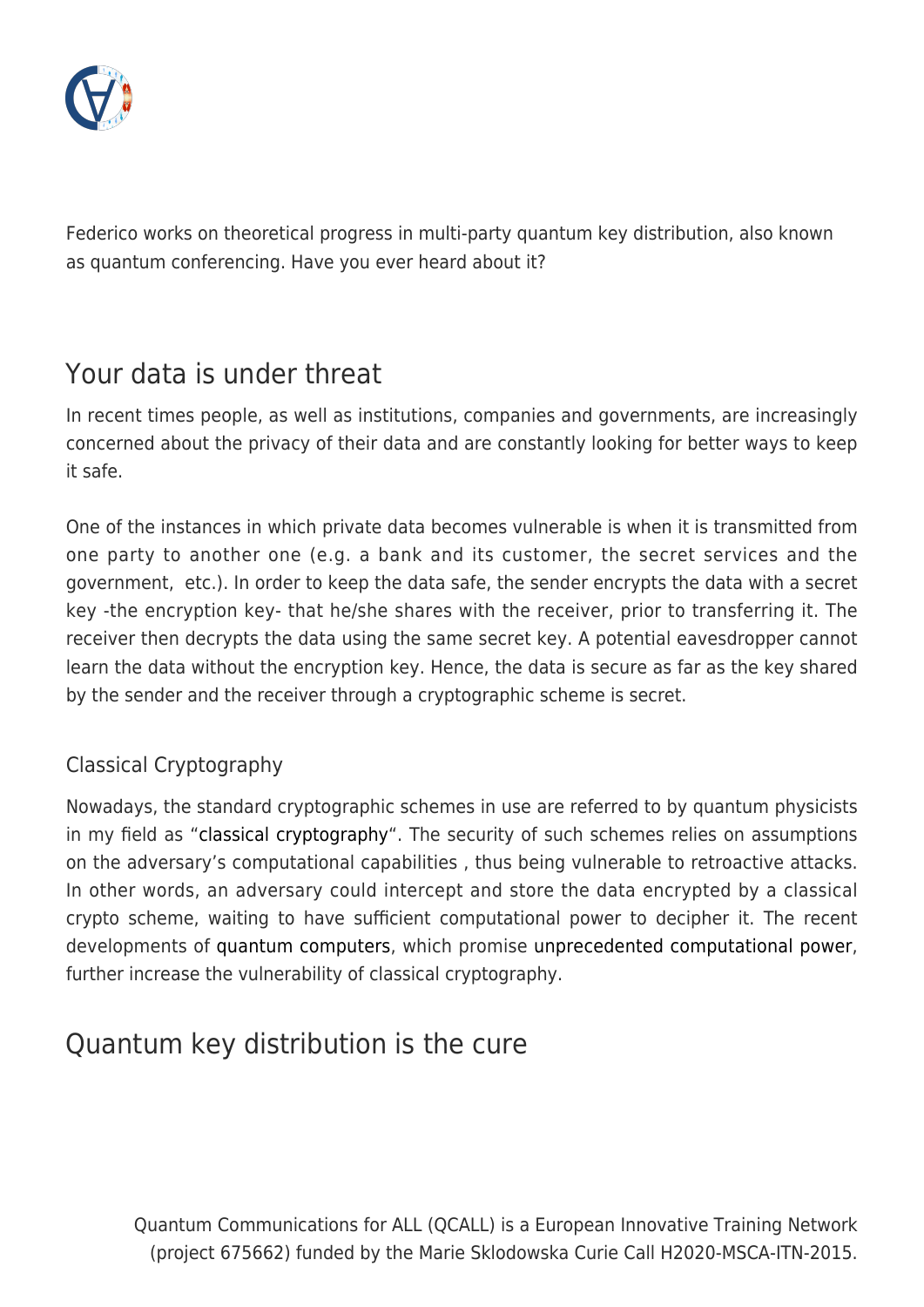



Quantum theory, despite being a threat to current cryptographic schemes, also provides a solution. Indeed, the mentioned security concerns and the prospect of commercialization boosted major advancements in the field of quantum cryptography and particularly in quantum key distribution (QKD).

A QKD protocol enables two parties, Alice and Bob, to generate a shared secret key by sending quantum systems (typically photons of light) through a quantum channel that can be under the control of the eavesdropper (Eve), and by measuring the systems upon reception. Alice and Bob are also equipped with an authenticated public channel, e.g. a phone call wiretapped by Eve.

By relying on intrinsic properties of quantum theory, QKD can be [unconditionally](https://en.wikipedia.org/wiki/Information-theoretic_security) [secure](https://en.wikipedia.org/wiki/Information-theoretic_security) regardless of the eavesdropper's computational capabilities, unlike classical cryptography. This remarkable feature of QKD allows for ever-lasting secure communication and attracted th[e attention](https://www.insidequantumtechnology.com/product/quantum-key-distribution-qkd-markets-2019-2028) of companies, private institutions and governments.

QKD has been successfully implemented over [400 km of optical fibers](https://link.aps.org/doi/10.1103/PhysRevLett.121.190502) and over [1000 km of](https://doi.org/10.1038/nature23655) [satellite-to-ground links,](https://doi.org/10.1038/nature23655) and has already reached the market with companies like [Toshiba](https://www.toshiba.eu/eu/Cambridge-Research-Laboratory/Quantum-Information/) and [ID Quantique.](https://www.idquantique.com/)

#### What makes QKD secure?

The unconditional security offered by QKD is based on distinctive quantum features, such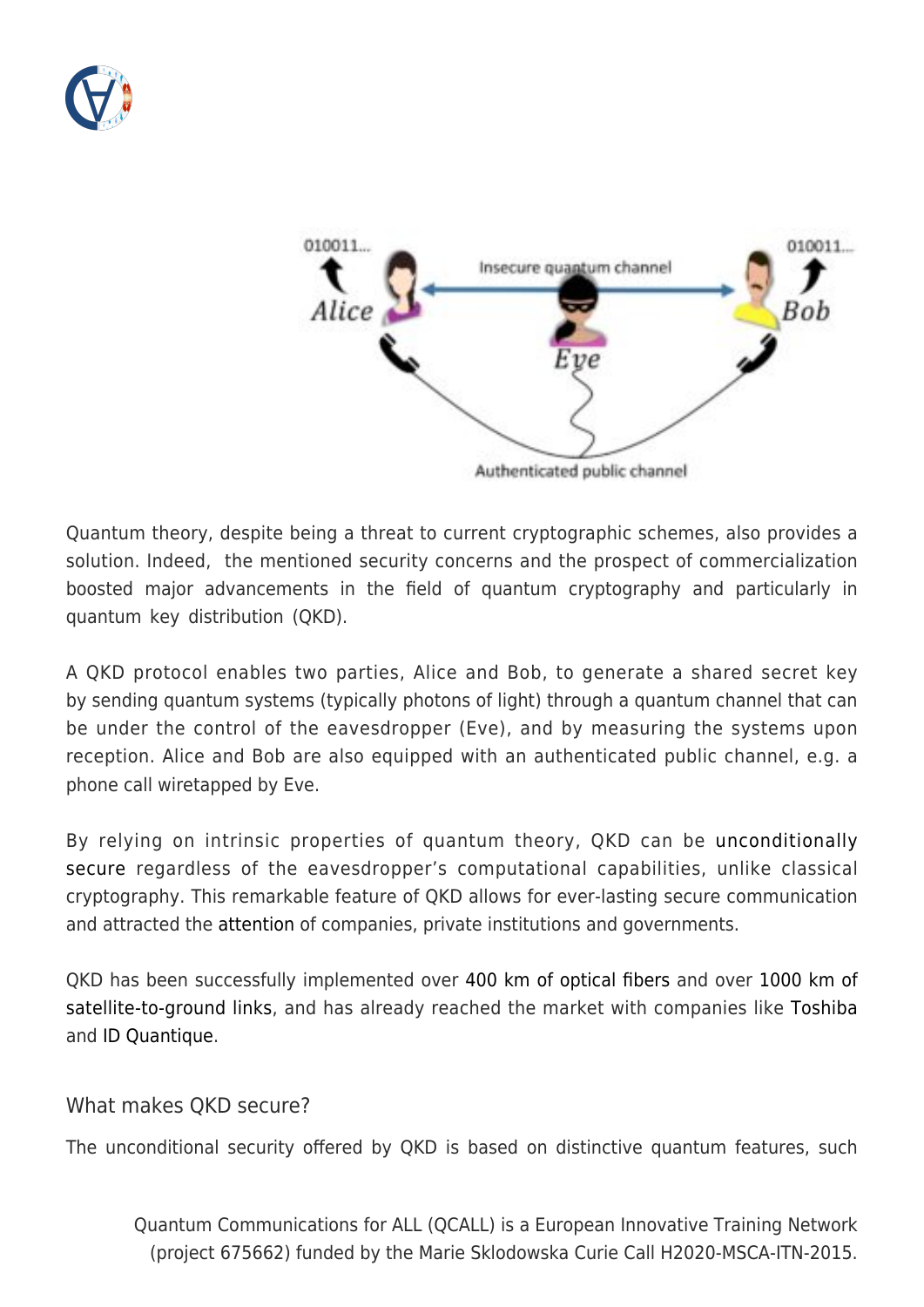

as [entanglement](https://en.wikipedia.org/wiki/Quantum_entanglement). When two or more quantum systems are entangled, their properties are strongly interconnected. Indeed, measuring a property on one quantum system immediately determines the measurement outcome of the same property on the other systems. This fact can be used to generate correlated outcomes when different parties perform the same measurement on their entangled quantum systems. The correlated outcomes can then be used as a shared key.



The key generated in this way is secret thanks to the [monogamy of entanglement.](https://link.aps.org/doi/10.1103/PhysRevLett.97.170409) According to this peculiar feature of entanglement, if two parties are strongly entangled, a third party shares little entanglement with them. The entangled parties can thus obtain a shared key with their highly correlated measurement outcomes while being sure that the third party -a potential eavesdropper- has little information about it.

## Quantum conferencing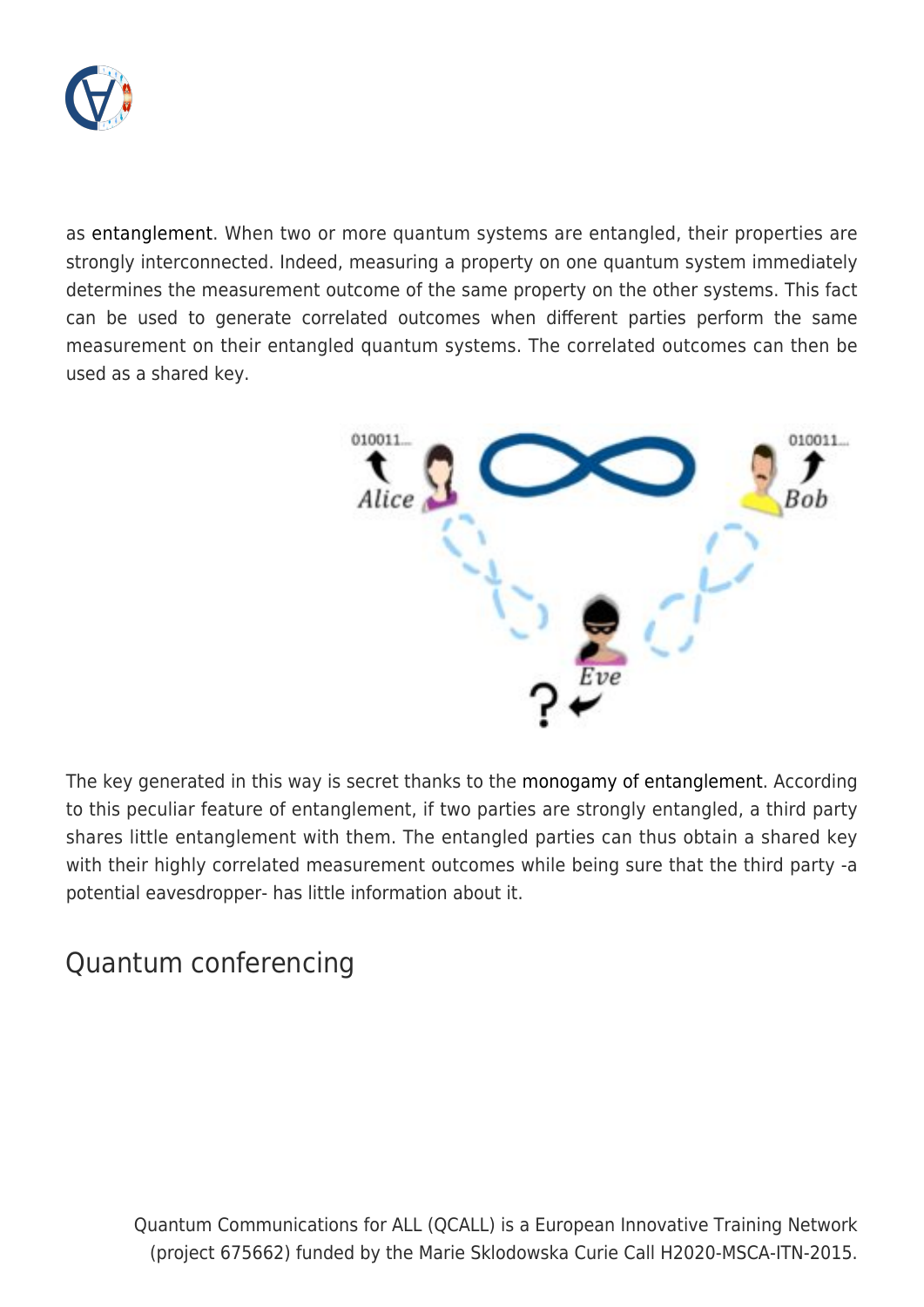



The task of QKD can be generalized to more than two parties through a conference key agreement (CKA), where the goal is the establishment of a shared secret key -a conference key– among several parties. The conference key can then be used by one party to securely broadcast a message to the remaining parties.

The CKA could be trivially realized by performing bipartite QKD schemes between pairs of parties and using the established keys to distribute the conference key. Alternatively, one can exploit the correlations arising in multi-partite entangled states and devise a CKA protocol which directly outputs a secret conference key. Such truly multi-partite schemes are a natural application of quantum networks and have been proven to be advantageous in certain [network configurations](https://doi.org/10.1088%2F1367-2630%2Faa8487) and [noise regimes](https://link.aps.org/doi/10.1103/PhysRevA.100.026302). In this post we focus on the latter type of CKA (the first review on this research topic ["Quantum Conference Key Agreement: A Review", Murta, Grasselli, Kampermann and Bruss, 2020] is going to be published shortly).

#### The multiparty BB84 protocol

The [BB84 protocol](https://en.wikipedia.org/wiki/BB84), devised by Bennett and Brassard in 1984, is the first and arguably the most famous of all the QKD protocols. Due to its simplicity, variants of the protocol have been widely implemented and even commercialized.

In our [first work](https://iopscience.iop.org/article/10.1088/1367-2630/aaec34) in the QCALL network, we generalized the BB84 protocol to a scenario with an arbitrary number of parties "N" willing to share a conference key, obtaining the so called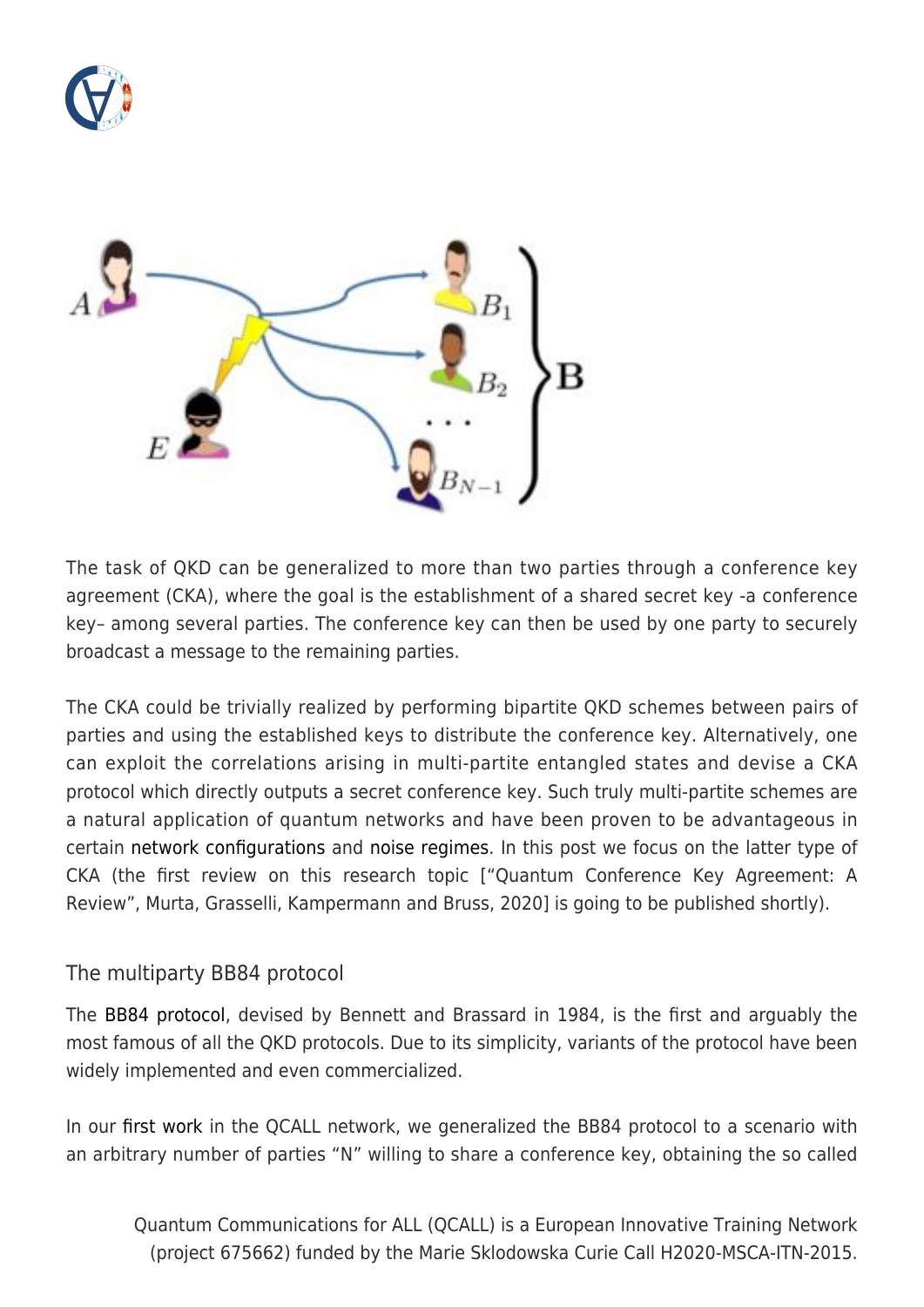

N-BB84 protocol. Based on our work, an upcoming experimental implementation of a fourparty BB84 protocol is about to be published [Proietti, Ho, Grasselli, Barrow, Malik, Fedrizzi, 2020].

The security proof of most QKD protocols is initially performed in a simplistic scenario, i.e. when the parties exchange an infinite number of quantum signals (asymptotic scenario). This is, of course, far from reality but it greatly simplifies the proof and gives indication on the protocol's real-life performance.



A more realistic security proof with a finite number of signals (finite-key scenario), must consider that the measured data in the execution of the protocol is affected by statistical fluctuations. The challenge is to guarantee unconditional security of the distilled secret key despite the statistical fluctuations affecting the data.

In [our work,](https://iopscience.iop.org/article/10.1088/1367-2630/aaec34) we proved the security of the N-BB84 protocol and of another existing multiparty protocol (the N-six-state protocol) in the finite-key scenario, when the eavesdropper is allowed to perform the most general attack on the quantum channels (coherent attack). We also compared the performances of the two protocols under realistic conditions and showed that the N-BB84 protocol requires a lower number of protocol rounds to produce a non-null secret key.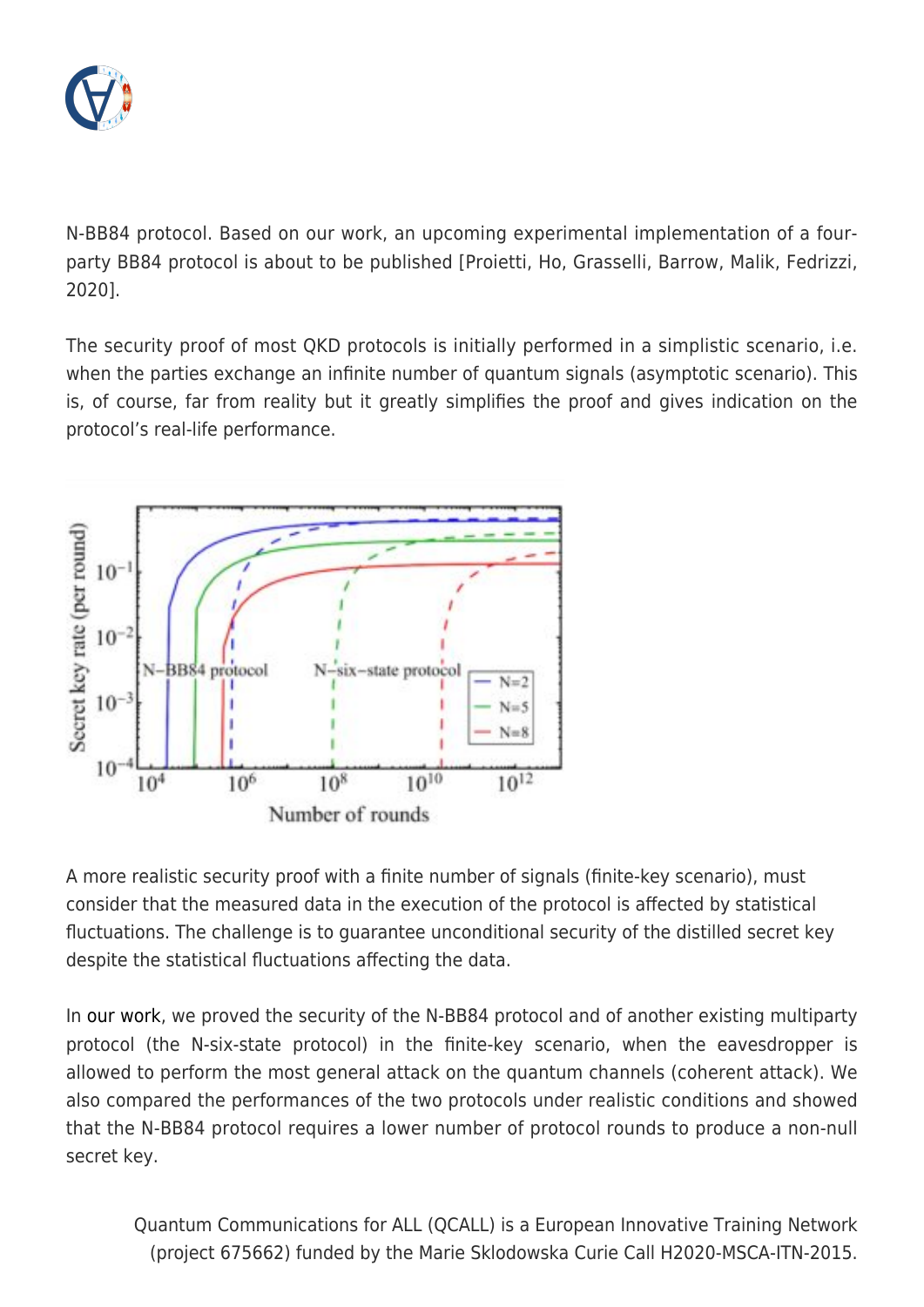

# Achieving longer distances



Most of the early QKD protocols do not rely on any intermediate relay: the parties taking part to the protocol are connected by a single-piece quantum channel. Such protocols are often called point-to-point schemes.

In spite of the great distances experimentally achieved by point-to-point QKD protocols (see above), their key rates are [fundamentally limited.](https://www.nature.com/articles/ncomms15043) The key rate "r" of a QKD protocol is given by the number of secret key bits per protocol round (in a round one or more parties send a quantum signal) and its value is typically well below 1. Clearly, in any point-to-point QKD scheme the key rate cannot exceed the probability "t" that the signal sent by Alice reaches Bob.

The problem is that most QKD protocols employ photons as information carriers and the probability "t"of a photon traveling the distance "L" separating Alice from Bob decreases exponentially with "L" ! (see figure) Thus, key rates of point-to-point QKD schemes decrease exponentially with the distance, strongly constraining their long-distance applicability.

A solution to this limitation is provided by the recently-developed [twin-field \(TF\) QKD](https://www.nature.com/articles/s41586-018-0066-6) [protocol,](https://www.nature.com/articles/s41586-018-0066-6) initially introduced by our QCALL partners in Toshiba. In TF QKD, Alice and Bob prepare weak coherent pulses corresponding to a random bit they picked and send them to a central untrusted relay. The relay combines the pulses, measures them, and announces the measurement outcome. Based on the outcome, Bob either flips his bit or does nothing, in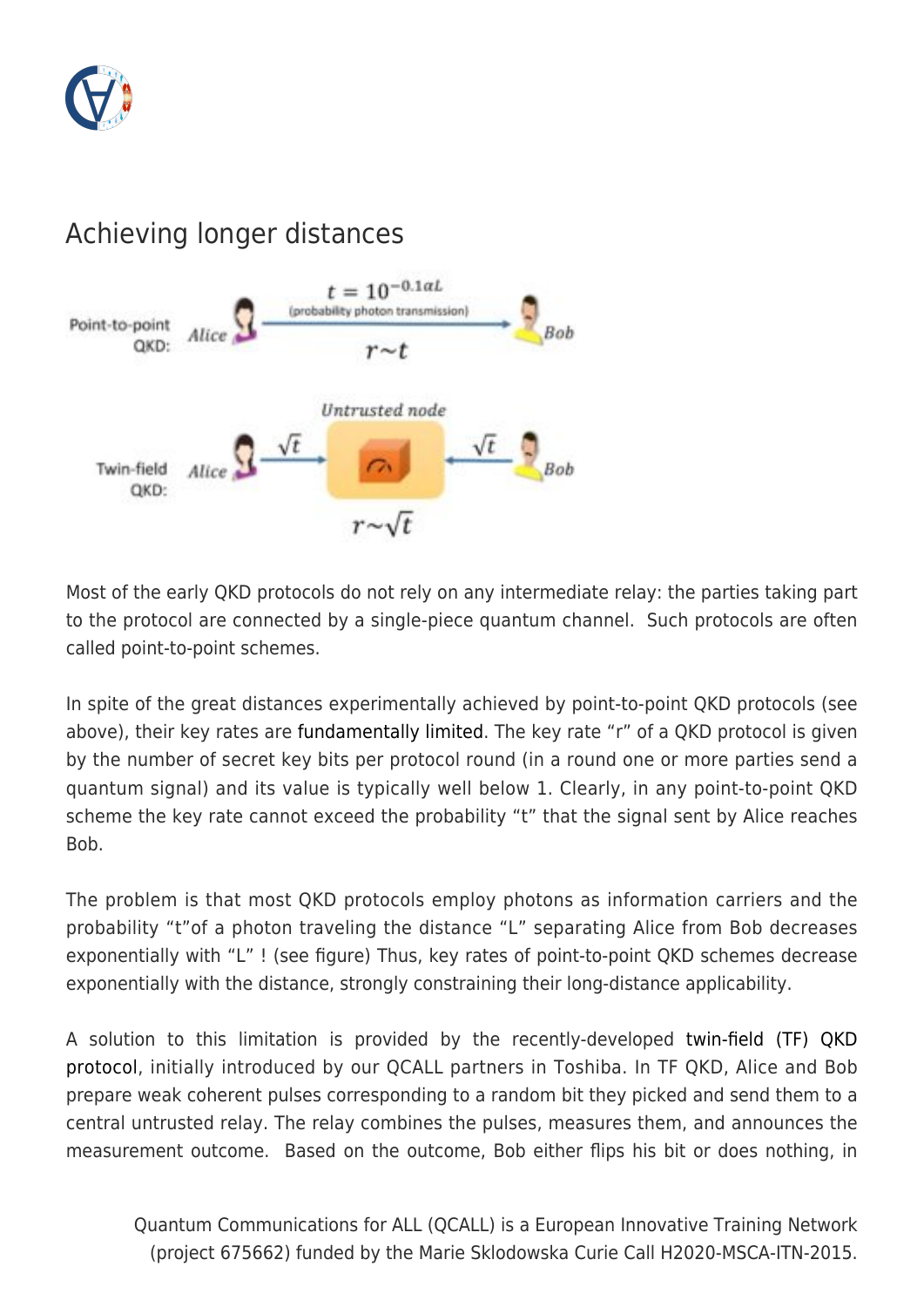

order to match it with Alice's. By repeating this procedure at every round, the parties establish a secret key, which cannot be retrieved by the untrusted relay, even with the information of the measurement outcomes.

Being TF-QKD based on single-photon interference events occurring in the untrusted node, only one photon out of the two sent by Alice and Bob needs to arrive at the central relay at every round. Thus, the key rate of TF-QKD scales with the probability that one photon covered half of the total channel length (square root of "t"). This implies a square-root improvement in the performance over point-to-point QKD protocols, allowing to reach longer distances.

TF-QKD is currently the only experimentally implemented protocol with an improved scaling of the key rate versus the distance, making it the new benchmark for far-distance QKD.

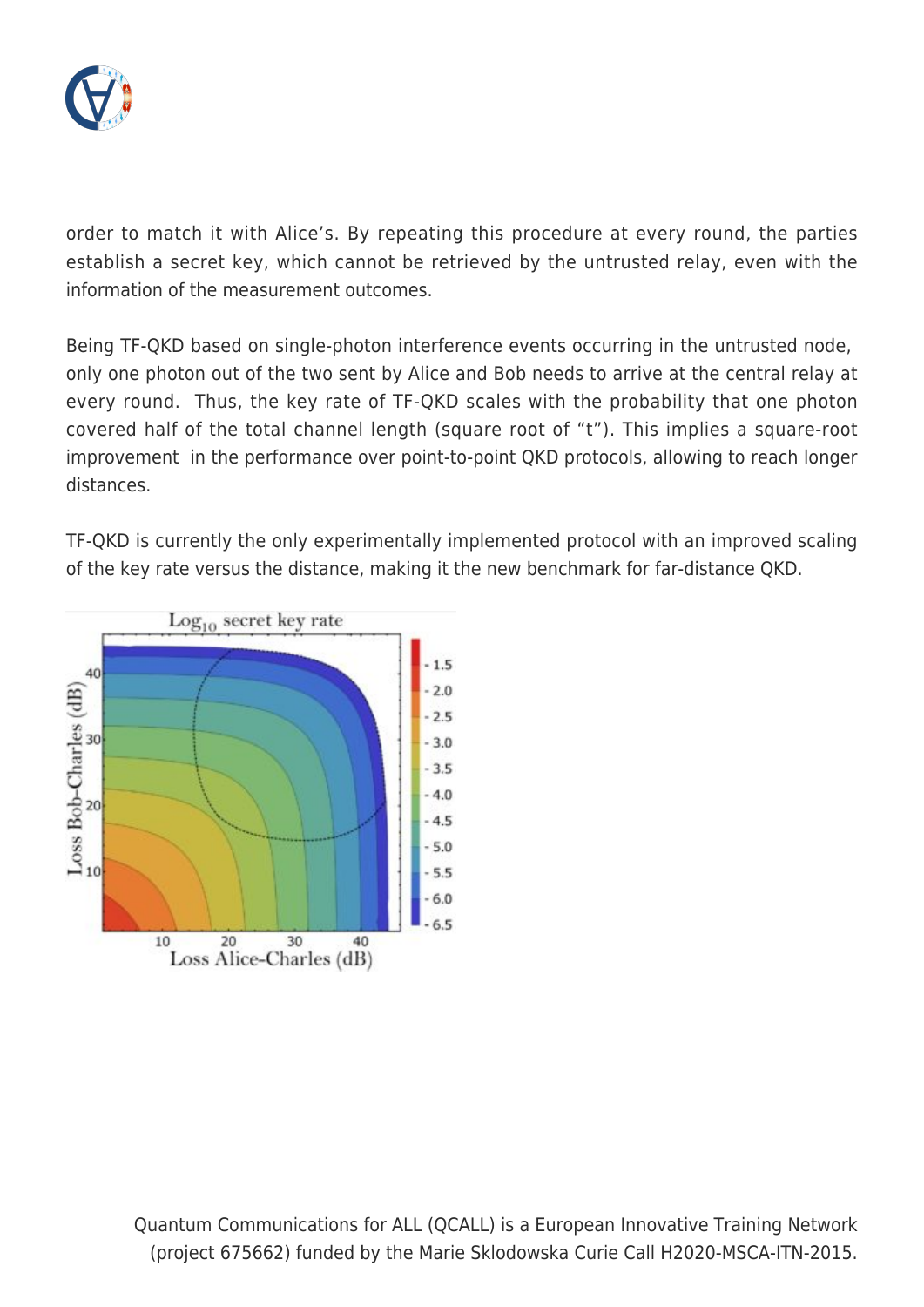



With a [first](https://iopscience.iop.org/article/10.1088/1367-2630/ab2b00) and a [second](https://iopscience.iop.org/article/10.1088/1367-2630/ab520e) publication in collaboration with our QCALL colleagues in Vigo, we investigated the practical performance of the TF QKD protocol proposed by [Curty et al.](https://www.nature.com/articles/s41534-019-0175-6) In particular, we optimized its key rate when the distances separating Alice and Bob from the untrusted node differ and showed that the protocol can achieve good key rates even in extremely asymmetric scenarios. We also showed that the protocol is robust against intensity fluctuations affecting the parties' lasers (figures above).



Inspired by the TF-QKD protocol, we extended its founding idea to the [multiparty](https://iopscience.iop.org/article/10.1088/1367-2630/ab573e) [scenario](https://iopscience.iop.org/article/10.1088/1367-2630/ab573e). We introduced a CKA where N parties simultaneously establish a conference key by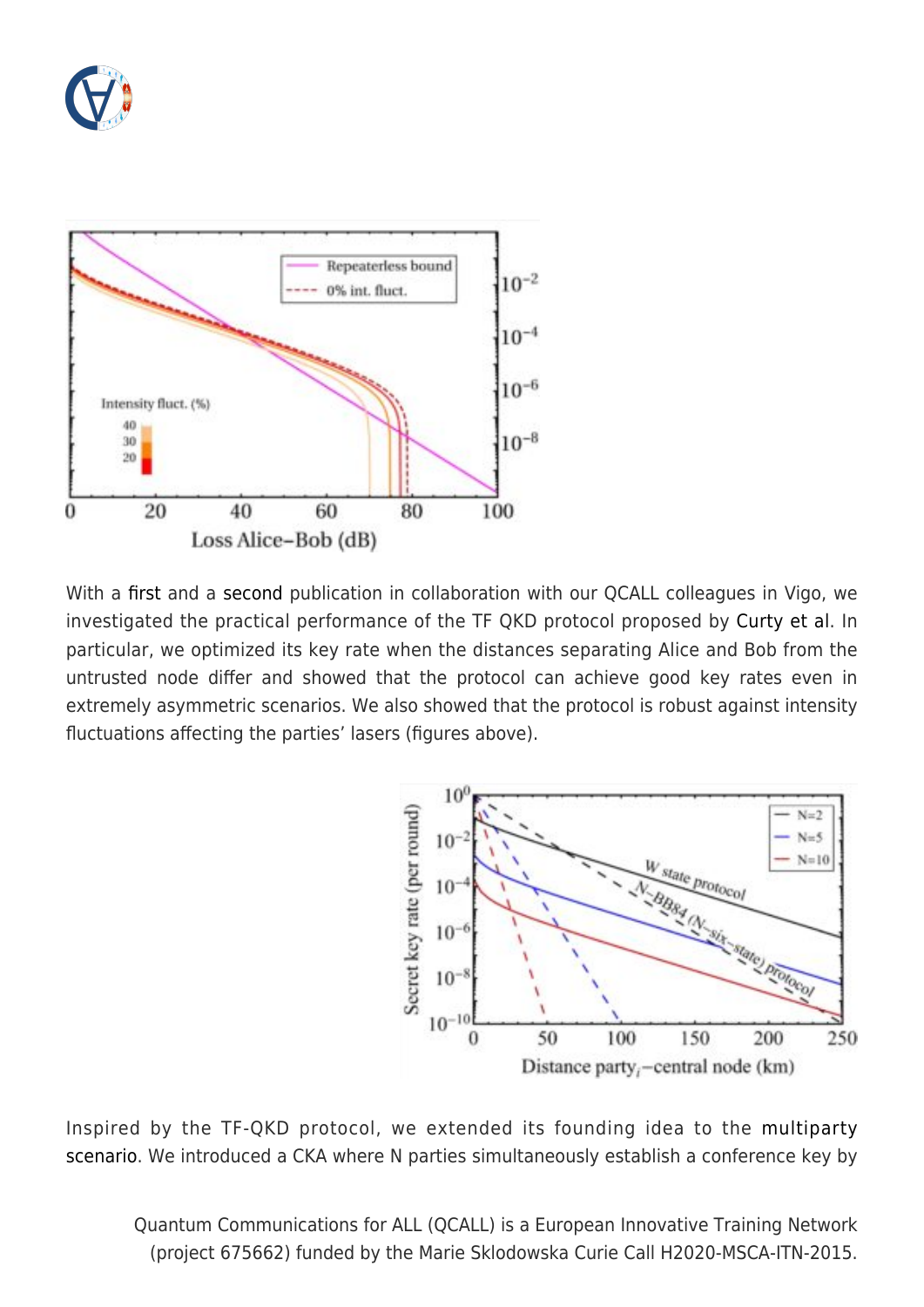

relying again on single-photon interference. The protocol, also called "W state protocol", presents a remarkable improvement in the key rate-vs-distance compared to its point-topoint couterpart, just like TF-QKD (see figure).

Indeed, in the W state protocol just one photon out of the N photons sent by every party needs to arrive at the central relay, while in point-to-point multiparty protocols like the N-BB84 (and N-six-state), each of the N photons must be successfully transmitted. We proved the security of the W state protocol in the finite-key regime and for general attacks.

## For the security paranoids

QKD offers an exceptional level of security, provided that the assumptions on the devices used for its implementation are experimentally verified. However, the devices could be affected by imperfections difficult to characterize, or, much worse, they could be forged by the eavesdropper in order to learn the secret key. Therefore, it is challenging to ensure that the assumptions on the implementation of a QKD protocol are met in practice.



Fortunately, [device-independent \(DI\) QKD](https://en.wikipedia.org/wiki/Device-independent_quantum_cryptography) can guarantee the same level of security independently of the actual functioning of the employed devices. In this framework, the devices used by the parties are modeled as black boxes (i.e. completely uncharacterized) producing an output upon receiving an input from the party. The parties collect a series of outputs (with correspondent inputs) by repeating the same procedure for several rounds, making sure that they are distant enough so that no signal can travel from their device to the other's device. If the collected data cannot be explained by a local deterministic strategy (for which a third party in the middle instructs the devices on the output to produce), the parties